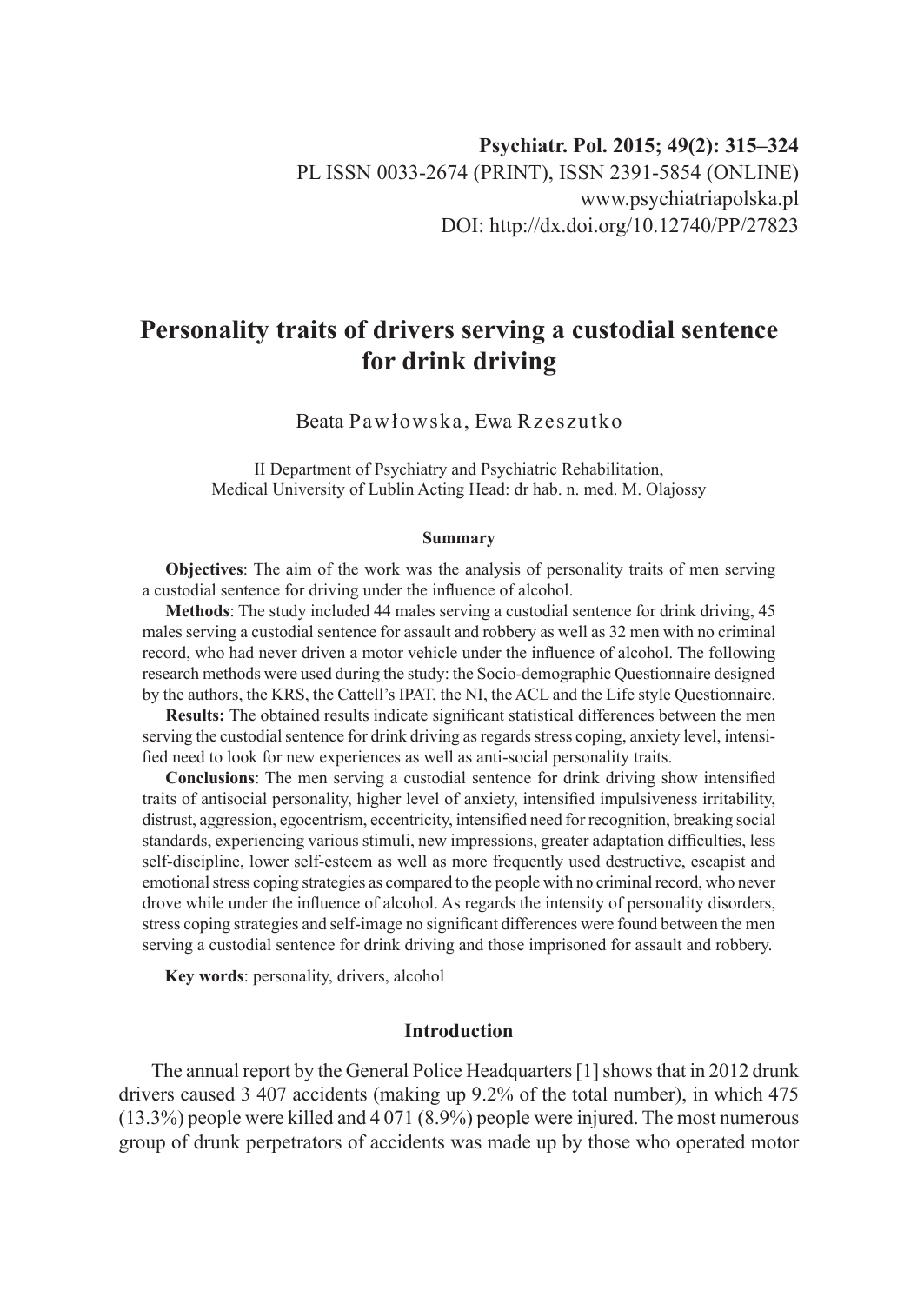vehicles. They caused 2 336 accidents, in which 306 people were killed and 3 125 were injured. Out of general number of accidents caused by drivers, 7.7% of accidents were caused by those operating the motor vehicles under the influence of alcohol. In this group of drunk drivers the greatest risk was caused by those driving passenger cars. They caused 1 742 accidents (74.6% of accidents caused by drunk drivers) killing 242 people i.e. 79.2% of fatalities of drink driving, whereas 2 483 people (79.5%) were injured in these accidents. The greatest number of accidents caused by drivers operating a motor vehicle under the influence of alcohol results from the failure to adapt the speed to the traffic conditions (69.7%), failure to grant the right of way and from driving on the wrong side of the road.

The reason of so numerous accidents caused by drunk drivers is considered to stem from the social approval, acquiescence in driving after consumption of alcohol, lenient sentences, suspended sentences inflicted on the above drivers as well as their personality traits and family factors. Jonah [2] informs about the intensified impulsiveness of the people convicted for drink driving. At the same time Jonah and Ulleberg [2, 3] stress that the people with numerous convictions for drink driving obtained higher scores as regards thrill seeking as compared to those who were convicted for that offence for the first time. Ulleberg [3] singled out two groups of individuals showing risky driving behaviour. The first group was made up mainly by men with low altruism level, anxiety, high level of thrill seeking and lack of responsibility related to driving. The individuals from the second group showed a high level of sensation seeking, aggression and low emotional adaptation level. The subject researchers [3, 4] point out that those exhibiting risky driving behaviour show high sensation seeking level, hostility, irritability, aggression and low adaptation level. The individuals from the group frequently showing risky driving behaviour were significantly more aggressive, they showed less empathy, were less task-oriented and tended to show anti-social behaviours. According to Beirness [4] risky driving behaviour, accident record at the age of 18 is connected with a lesser attachment to traditional values, higher stimulation need, lower self confidence, higher sensation seeking, more tolerant attitudes as regards deviation behaviours, more liberal attitudes as regards alcohol consumption. Nochajski and Stasiewicz [5] show that the individuals with convictions for drink driving show anti-social personality traits. Zakrajesk and Shope [6] found that "the individuals characterised by early alcohol initiation show in a greater degree risky driving behaviour under the influence of alcohol". Moreover, alcohol abuse by parents is a risk factor as regards driving under the influence of alcohol both in case of men and women.

In Poland there is a lack of research devoted to the analysis of personality traits of individuals driving under the influence of alcohol. Bąk and Bąk-Gajda [7] stress the fact that the drivers' functioning while operating a motor vehicle on public roads is conditioned by the following factors: psychophysical factors, social adaptation, emotion control and stress coping ability in a complex task situation.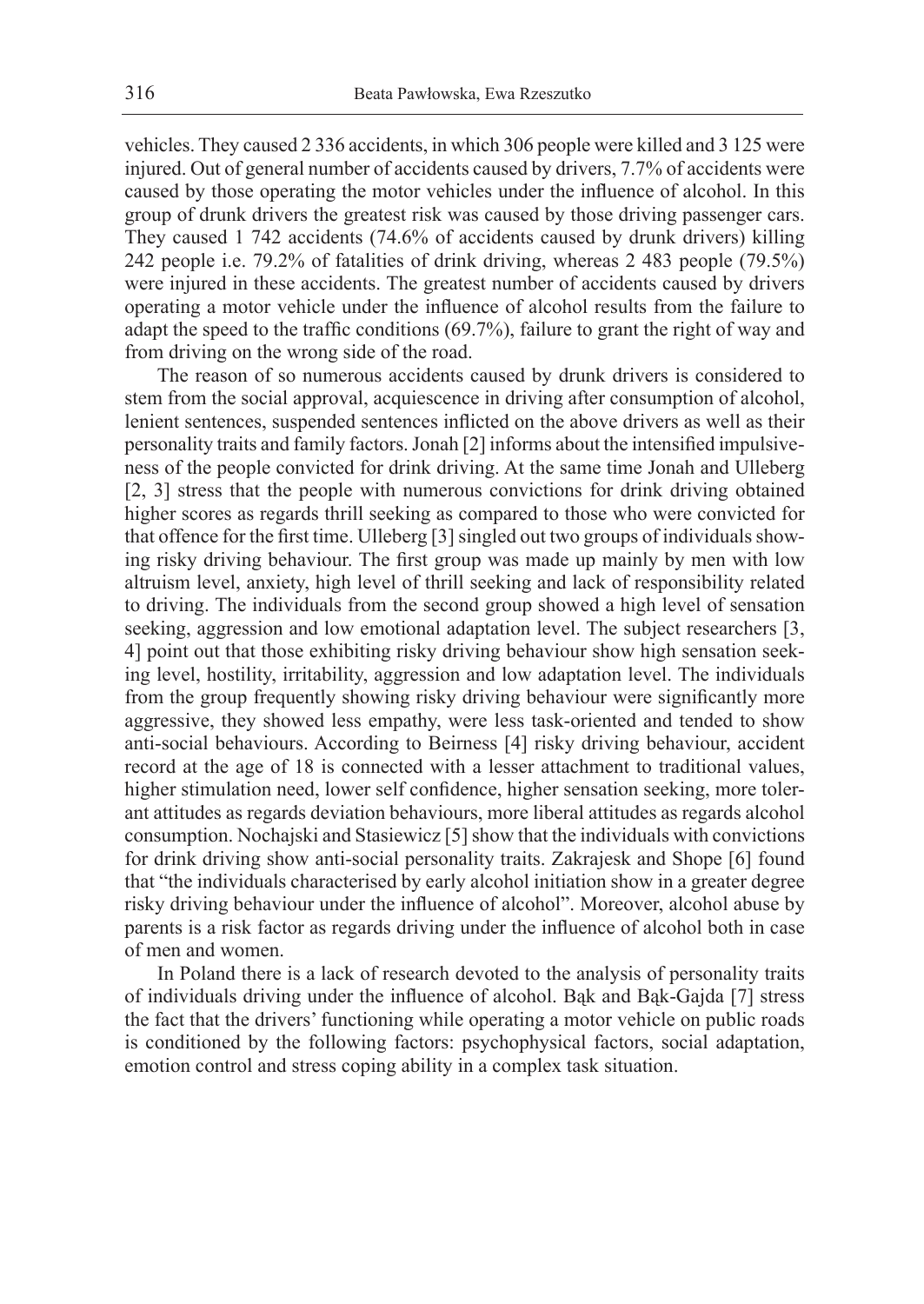Based on the subject literature the following research hypotheses were formulated:

- 1. The men who serve a custodial sentence for drink driving are characterized by: intensified impulsiveness, antisocial personality traits, emotional ways of coping with stress and intensified anxiety level. Due to the fact that drink driving is a situation when the driver puts at risk other people's lives as well as his life the following hypothesis was formulated in the work, namely:
- 2. The men serving a prison sentence for drink driving do not differ as regards personality traits from the men serving a prison sentence for assault and battery.

## **Material**

The study included 44 men serving a custodial sentence for drink driving (Article 178a of the Penal Code) (Group I), 45 men serving a custodial sentence for assault and battery (Article 280 of the Penal Code) (Group II) and 32 men with no criminal record, who had never operated a motor vehicle while drunk (a control group – Group III). In Group I, 6 men caused drink-drive accidents (Article 178a, §4 of the Penal Code). The individuals from Groups I and II had no previous criminal record. The research was conducted during the years  $2011 - 2012$ . The average age of the people from Group I was 38 years, the average length of the custodial sentence having been served was 7 months, whereas the length of the adjudged sentence – 20 months. The average age of the men from Group II was 30 years, whereas from Group III – 37 years. Over 60% of the total number of respondents from the three groups lived in urban areas. In all three groups most individuals had vocational and primary level education and the least number – higher education. The medical history data show that 57% of men from Group I and 24% from Group II were diagnosed with alcohol dependence syndrome. In Group III no individuals complied with alcohol dependence criteria. Other psychoactive substances were used by 14% people from Group I, 31% from Group II and 6% from Group III. Self-harm was carried out by 7% of men from Group I, 22% from Group II and 0% from Group III, whereas suicide was attempted by 2% of individuals from Group I, 13% of people from Group II and 0% from Group III. Alcohol abuse by parents was reported by 33% of men from Group I, 35% from Group II and 16% from Group III. Physical violence from parents was experienced by 16% of men from Group I, 24% from Group II and 6% from Group III. 11% of respondents from Group I, 32% from Group II and 0% from Group III were raised in one-parent families.

#### **Methods**

The following research methods were used during the study: the Socio-demographic Questionnaire designed by the authors, the Stress Coping Questionnaire by Janke, Erdmann, Boucsein in the Polish version by Januszewska [8], the "N" Narcissism Inventory by Deneke, Hilgenstock, Müller in the Polish version designed by Januszewski [9], the Adjective Check List by Gough and Heilbrun in the Polish version by Płużek [10], the PAT Anxiety Scale by Cattell in the Polish version by Hirszel [11], and the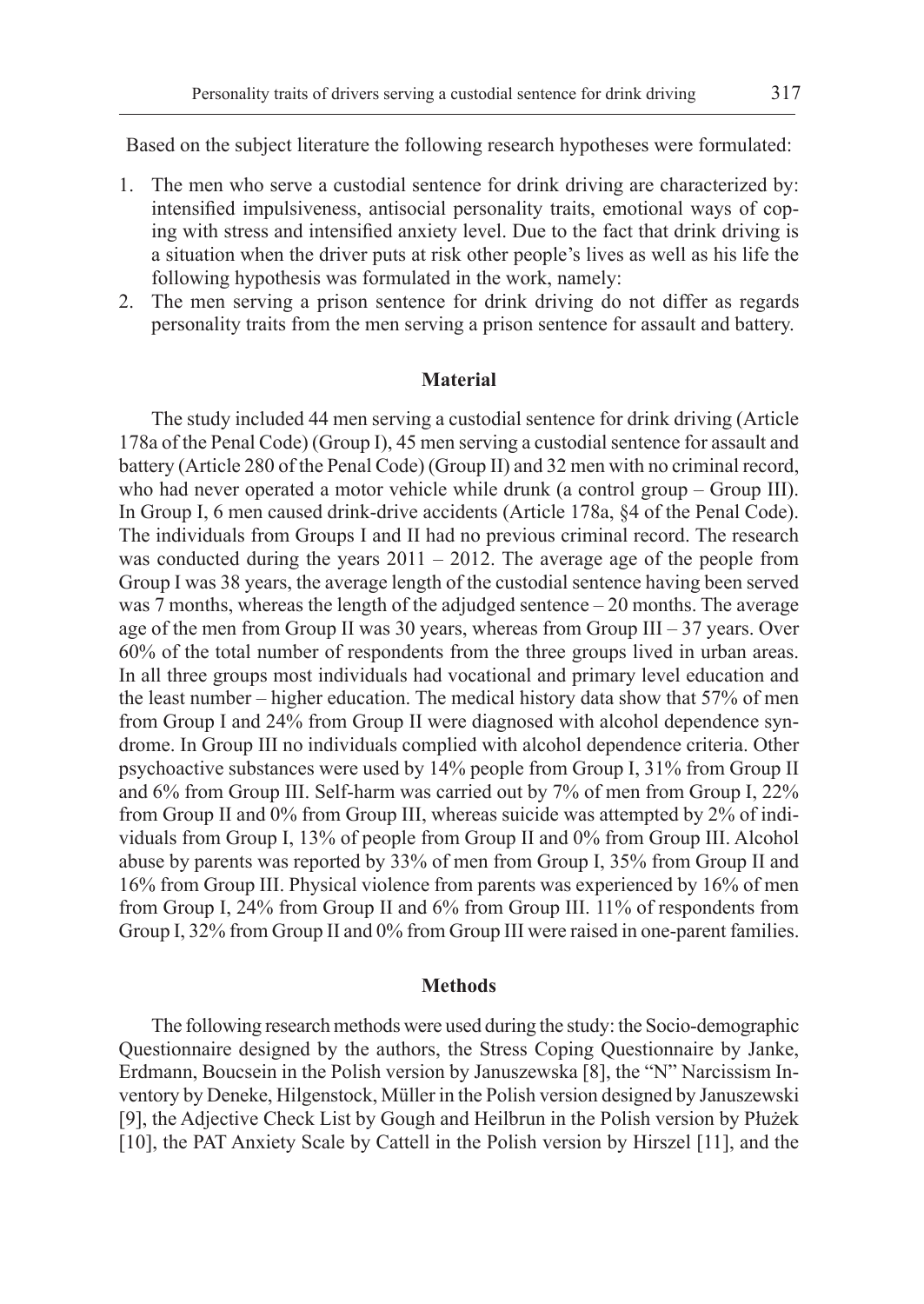Life style [Styl Życia] Questionnaire by Trzebińska [12]. This questionnaire consist of 10 scales corresponding to 10 types of personality disorders differentiated in DSM-IV.

## **Results**

In order to verify hypothesis 1 we compared using the Student's t-test the results achieved by the men from Groups I and III as regards the data obtained based on the questionnaires used for the purpose of research of various personality traits. The reason why the Student' t-test was used was that if in each compared group the number of individuals exceeds 30, the normality assumption of the distribution is not a critical assumption, due to the central limit theorem which says that the distribution of the sample is normal disregarding the distribution of a given variable in the population [13,14]. In the analysed example the t – test was used to check at the same time the homogeneity of variance and using the t-test for homogenous or heterogeneous data. Moreover, the differences between the groups using the Mann-Whitney U test, which proved the statistical significance of differences within the scales, where they had been found before using the t-test. In the tables of this article the results of the t-test were left due to its greater power.

The data obtained based on the Socio-demographic Questionnaire show that alcohol is abused significantly by more men from Group I as compared to Group III (chi sq. = 27.1;  $p = 0.001$ ).

Afterwards, stress coping methods in respondents from Groups I and III were compared.

|                                        | Group I |           | Group III |           |      |       |
|----------------------------------------|---------|-----------|-----------|-----------|------|-------|
| <b>Stress Coping Strategies Scales</b> | M       | <b>SD</b> | M         | <b>SD</b> |      |       |
| Avoidance tendency                     | 12.95   | 3.16      | 11.06     | 3.24      | 2.50 | 0.015 |
| Self-pity                              | 9.44    | 3.45      | 7.16      | 3.41      | 2.82 | 0.006 |
| Self-blame                             | 10.93   | 3.60      | 8.50      | 3.50      | 2.89 | 0.005 |
| Addiction                              | 4.39    | 3.47      | 2.66      | 3.69      | 2.06 | 0.043 |

Table 1. **Comparison of stress coping strategies in respondents from Group I and III**

M – Mean, SD – Standard Deviation, t – Student's t-test results, p – statistical significance Note: The Table contains only these scales which show statistically significant differences between the compared groups of respondents.

The men from Group I obtained significantly higher results as compared to the respondents from Group III as regards four scales contained in the Stress Coping Questionnaire: Avoidance tendency, Self-pity, Self-blame and Addiction. These results show that the men driving under the influence of alcohol significantly more often, as compared to the men from the Control Group, in a stressful situation escape from difficulties, show self-pity, dwell on their failures, show self-blame and abuse alcohol and other psychoactive substances.

Table 2 presents the results obtained by the men from Group I and III by the IPAT Anxiety Scale by Cattell.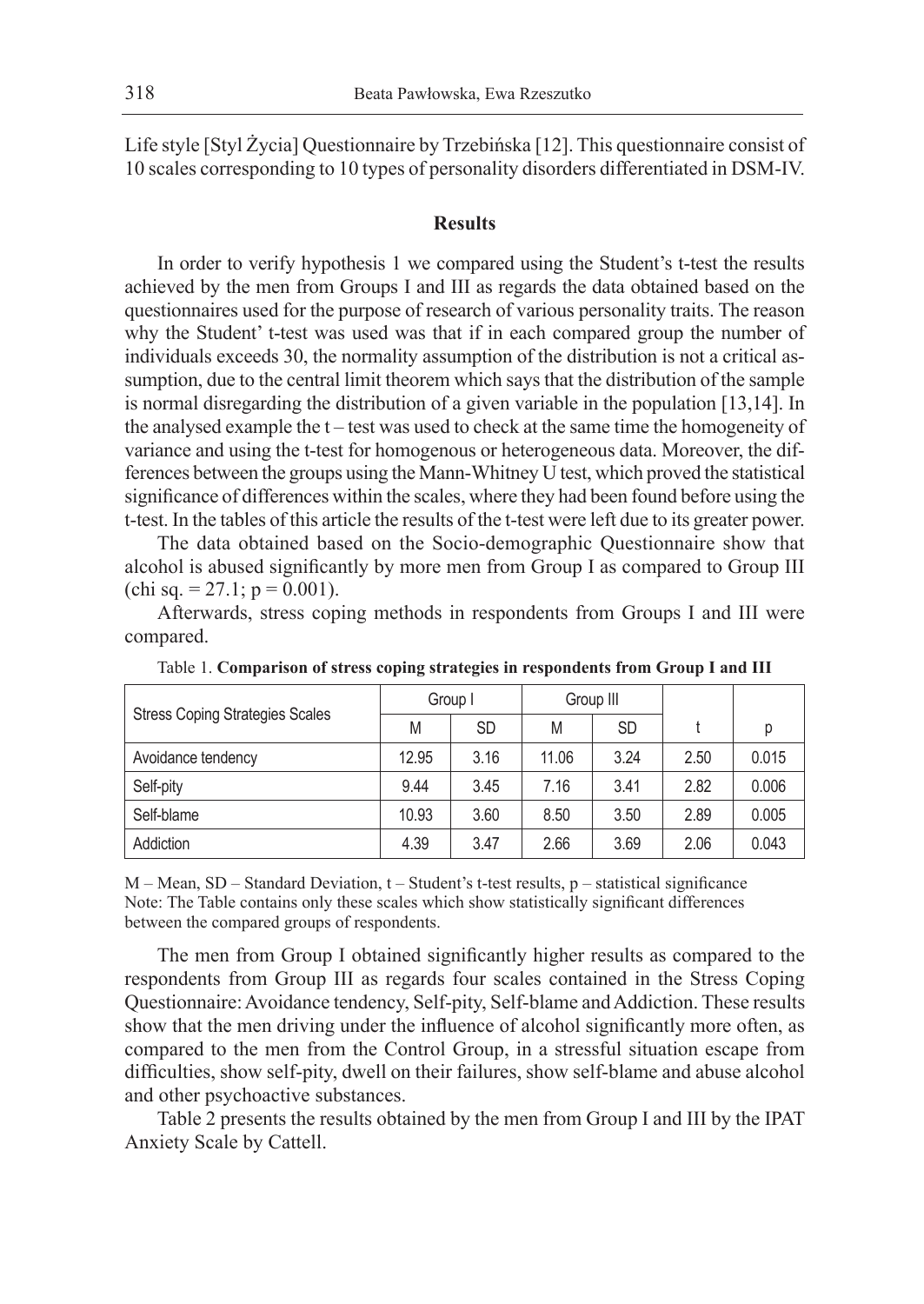|                           | Group I |           | Group III |           |      |       |
|---------------------------|---------|-----------|-----------|-----------|------|-------|
| Cattell                   | M       | <b>SD</b> | M         | <b>SD</b> | ÷    | р     |
| Low self-control          | 6.39    | 2.97      | 4.16      | 2.48      | 3.42 | 0.001 |
| Lack of emotional balance | 4.68    | 2.68      | 3.03      | 2.33      | 2.77 | 0.007 |
| <b>Suspiciousness</b>     | 3.45    | 1.70      | 2.55      | 1.69      | 2.28 | 0.026 |
| Sense of guilt            | 10.66   | 3.61      | 8.87      | 3.71      | 2.09 | 0.040 |
| Internal tension          | 11.39   | 3.43      | 8.61      | 3.36      | 3.47 | 0.001 |
| Observable anxiety        | 12.30   | 6.03      | 8.74      | 6.29      | 2.47 | 0.016 |
| Latent anxiety            | 16.57   | 4.94      | 12.26     | 5.10      | 3.67 | 0.001 |
| General anxiety           | 31.95   | 9.96      | 23.81     | 10.33     | 3.44 | 0.001 |

Table 2. **Anxiety intensity in respondents from Group I and III**

 $M - Mean$ , SD – Standard Deviation,  $t - Student's$  t-test results, p – statistical significance

The men from Group I obtained significantly statistically higher results in all scales of the IPAT Anxiety Scale by Cattell as compared to the men from Group III. The men from Group I are characterised by significantly higher level of anxiety, both observable and latent, as compared to the men from the Control Group. The men from Group I, as compared to those from Group III, are more impulsive, lacking emotional balance, immature, irritable, they show a more intensified need to get sympathy, recognition, attention, acceptance, they show lower tolerance to frustration, lower self-esteem. While dealing with other people they are more suspicious, distrustful, aggressive, hostile, egocentric and eccentric as compared with the people from Group III. The men from Group I are characterised by a more intensified tension and adaptation difficulties.

Table 3 presents the results obtained by the men from Group I and III in the Adjective Check List scales.

| ACL               | Group I |           |       | Group III |         |      |
|-------------------|---------|-----------|-------|-----------|---------|------|
|                   | M       | <b>SD</b> | M     | <b>SD</b> |         |      |
| Need for autonomy | 47.84   | 5.59      | 45.13 | 5.35      | 2.07    | 0.04 |
| Masculinity scale | 45.26   | 6.37      | 49.83 | 6.38      | $-3.02$ | 0.01 |

Table 3. **Comparison of actual image in respondents from Group I and III**

 $M - Mean$ , SD – Standard Deviation,  $t - Student's$  t-test results,  $p - statistical$  significance Note: The table contains only these scales which show significant statistical differences between the compared groups of people.

The respondents from Group I obtained significantly higher results in the scale Need for autonomy and significantly lower in the Masculinity scale as compared to the men from Group III. These results indicate that the individuals from Group I, as compared to the men from Group III, show a significantly more intensified need for breaking rules, social standards, regulations, acting against authorities and they are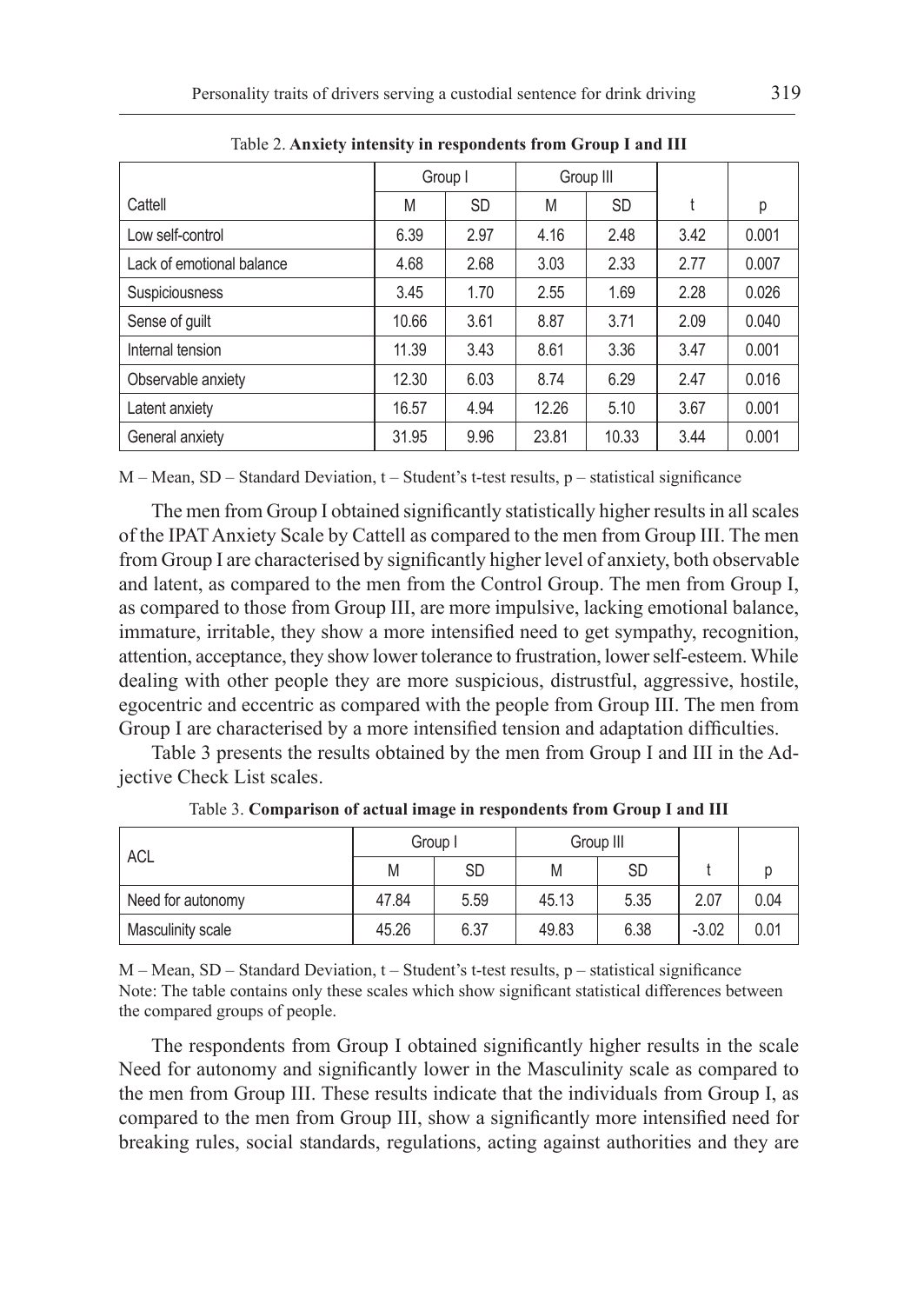characterised by lower self-discipline and greater striving for change and experiencing variety.

Table 4 presents the results obtained by the men from Group I and III in the "N" Narcissism Inventory.

| Narcissism Inventory | Group I |      | Group III                  |      |      |      |
|----------------------|---------|------|----------------------------|------|------|------|
|                      | Μ       | SD   | M                          | SD   |      |      |
| Social isolation     | 2.47    | 0.50 | $\Omega$ $\Omega$ 1<br>L.L | 0.45 | 2.27 | 0.03 |

Table 4. **Comparison of narcissistic characteristics in the people from Group I and III**

 $M - Mean$ , SD – Standard Deviation, t – Student's t-test results, p – statistical significance Note: The table contains only these scales which show significant statistical differences between the compared groups of people.

The men from Group I obtained significantly higher results in the scale Social isolation as compared to the respondents from Group III, which means that the men serving a custodial sentence for drink driving as compared to the respondents from the Control Group (III) chose loneliness due to the lack of trust in other people whom they evaluate as disappointing, threatening and untrustworthy.

Table 5 presents the results obtained by the men from Group I and III in the scales of the Lifestyle Questionnaire by Trzebińska.

Table 5. **Comparison of personality characteristics intensity in respondents from Group I and III**

|                   | Group I |           |      | Group III |      |       |
|-------------------|---------|-----------|------|-----------|------|-------|
| Personality types | M       | <b>SD</b> | M    | <b>SD</b> |      | р     |
| Paranoid          | 2.02    | 0.80      | 1.48 | 0.66      | 3.05 | 0.003 |
| <b>Borderline</b> | 1.19    | 0.71      | 0.87 | 0.62      | 1.97 | 0.052 |
| Antisocial        | 1.37    | 0.85      | 0.88 | 0.64      | 2.73 | 0.008 |

 $M - Mean$ ,  $SD - Standard Deviation$ ,  $t - Student's t-test$  results,  $p - statistical significance$ Note: The table contains only these scales which show significant statistical differences between the compared groups of people.

The people from Group I obtained significantly higher results in the scales: Paranoid personality, Antisocial personality and Borderline personality as compared to the men from Group III.

In order to verify hypothesis 2, in the following part of the study a comparison was made of personality characteristics of the men serving a custodial sentence for drink driving (Group I) to the people serving a custodial sentence for assault and battery (Group II). Based on the data collected in the Socio-demographic Questionnaire by Rzeszutko and on the information contained in the records a conclusion can be formulated that significantly more men from Group I as compared to Group II were addicted to alcohol (chi sq.  $= 9.68$ ;  $p = 0.002$ ), whereas significantly more men from Group II as compared to Group I carried out self-harm (self-mutilation) (chi sq. = 4.23;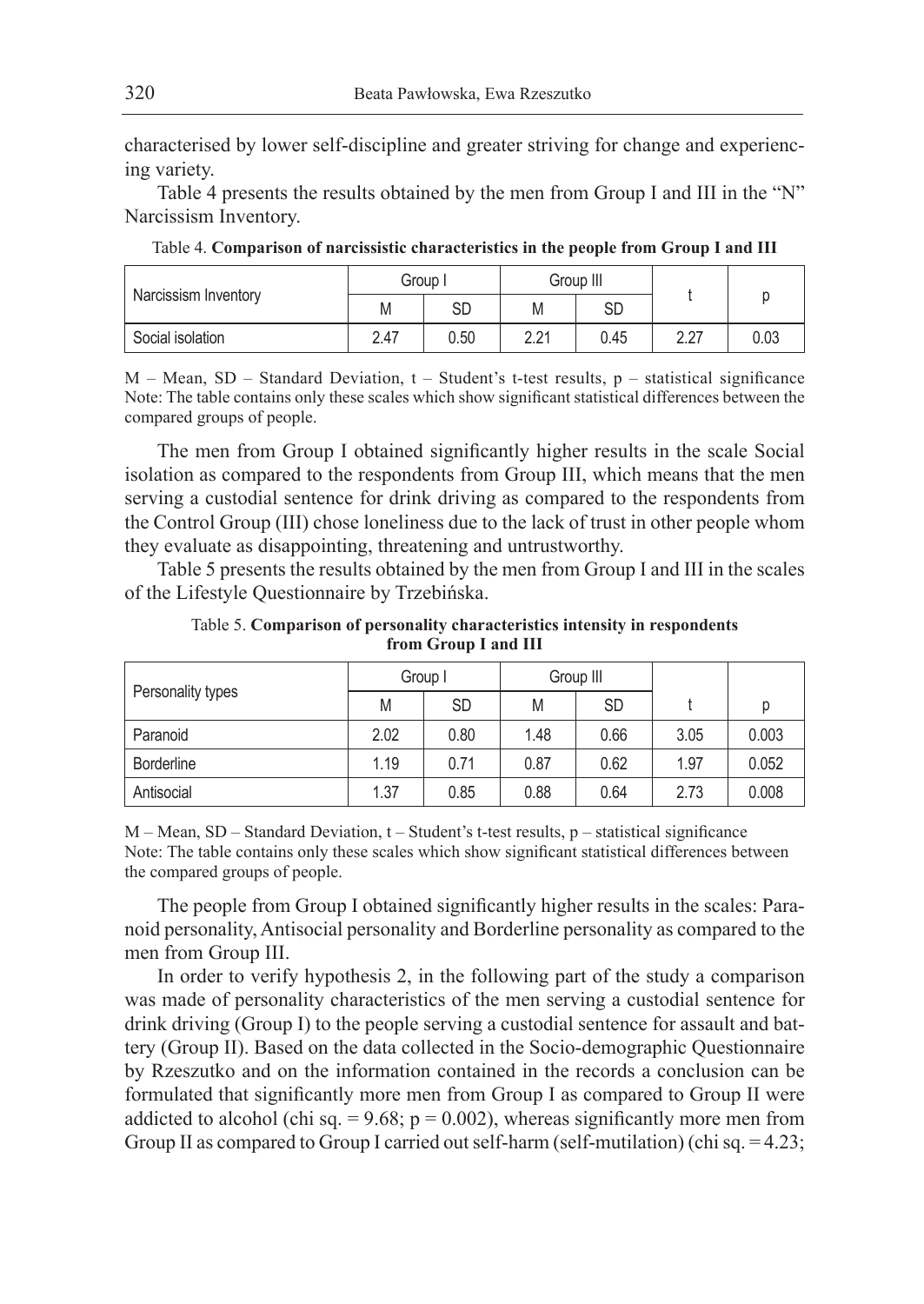$p = 0.04$ ), attempted suicide (chi sq. = 3.76;  $p = 0.05$ ) and used psychoactive substances (chi sq. = 3.90;  $p = 0.05$ ).

As regards the stress coping methods measured by the Stress Coping Questionnaire, personality traits measured by the Lifestyle Questionnaire by Trzebińska, self-image determined based on the Adjective Check List (ACL) no significant differences were found between the men from Group I and II. The men from Group I differ from the men from Group II within the results in Cattell's IPAT scales (Table 6) and the "N" Narcissism Inventory (Table 7).

Table 6 presents the results obtained by the men from Group I and II in Cattell's Anxiety Scale.

|                           | Group I |      | Group II |           |      |      |
|---------------------------|---------|------|----------|-----------|------|------|
| IPAT - self analysis form | M       | SD   | M        | <b>SD</b> |      | р    |
| Sense of guilt            | 10.66   | 3.61 | 8.48     | 3.73      | 2.79 | 0.01 |
| Latent anxiety            | 16.57   | 4.94 | 14.20    | 4.31      | 2.39 | 0.02 |
| General anxiety           | 31.95   | 9.96 | 27.50    | 10.50     | 2.04 | 0.04 |

Table 6**. Anxiety intensity in the people from Group I and II**

M – Mean, SD – Standard Deviation, t – Student's t-test results, p – statistical significance Note: The table contains only these scales which show significant statistical differences between the compared groups of people.

The men from Group I obtained statistically significantly higher results in the scale latent anxiety, general anxiety, sense of guilt of the IPAT Anxiety Scale as compared to the men from Group II. The respondents from Group I are characterized by more intensified general and latent anxiety, more intensified sense of loneliness, inadequacy and self-aggression as compared to the individuals from Group II.

Table 7 presents the results obtained by the men from Group I and II in the "N" Narcissism Inventory .

| Narcissism Inventory | Group I      |      | Group II |      |         |      |
|----------------------|--------------|------|----------|------|---------|------|
|                      | M            | SD   | M        | SD   |         |      |
| Value ideal          | າ າາ<br>J.ZZ | 0.68 | 3.50     | 0.62 | $-2.01$ | 0.05 |

Table 7. **Comparison of narcissistic traits in people from Group I and II**

 $M - Mean$ ,  $SD - Standard Deviation$ ,  $t - Student's t-test$  results,  $p - statistical significance$ Note: The table contains only these scales which show significant statistical differences between the compared groups of people.

The men from Group II obtained significantly higher results in the scale value ideal as compared to the men from Group I. The men serving a custodial sentence for assault and robbery as compared to the men serving a custodial sentence for drink driving are convinced that they follow and are guided by better principles than the people they condemn.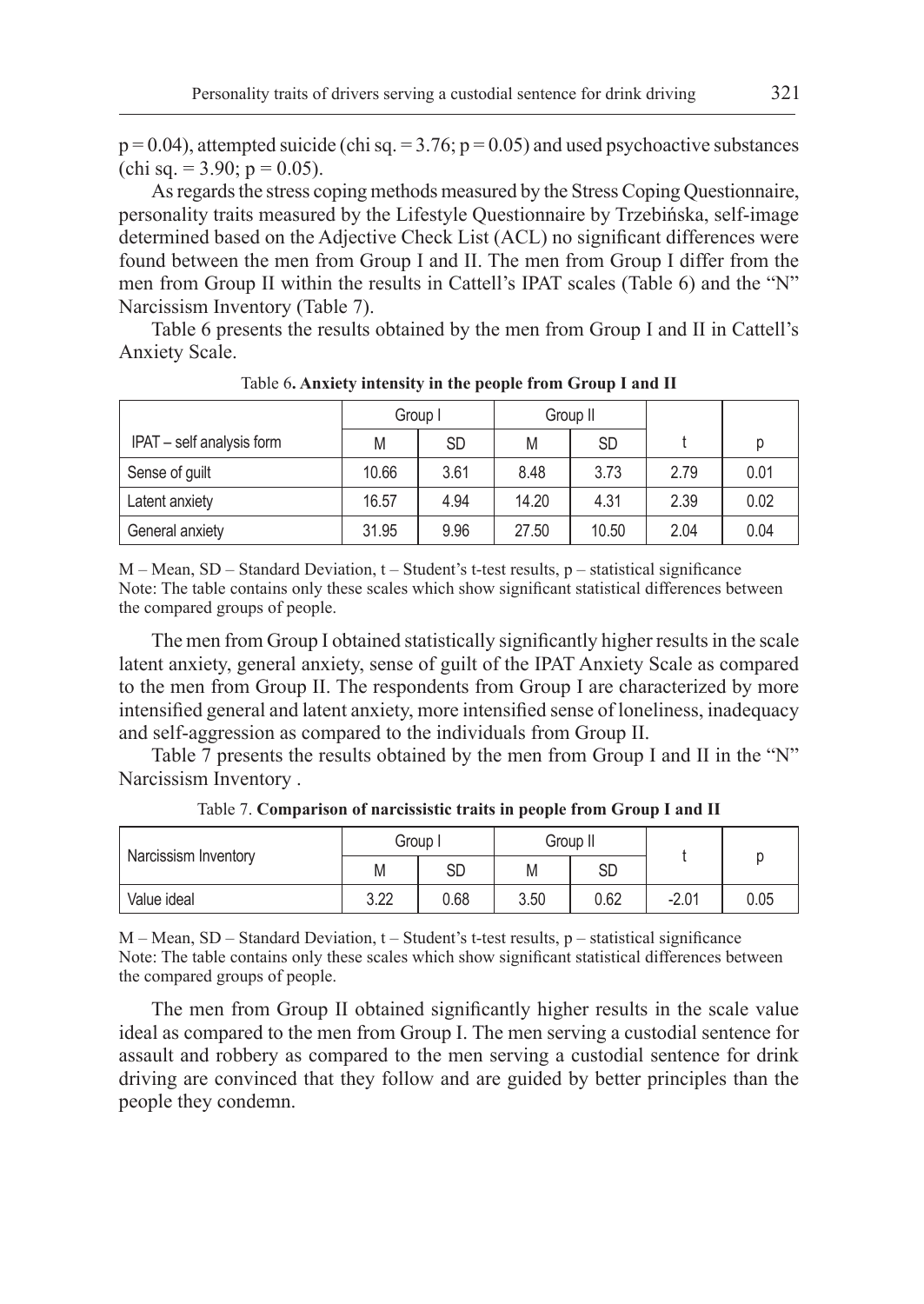#### **Summary and discussion of the results**

The obtained results allowed the verification of the research hypotheses formulated in the work. Based on the research findings it was demonstrated that the men serving a custodial sentence for driving a motor vehicle under the influence of alcohol, as compared to the individuals who never drove drunk, with no criminal record, are characterised by intensified of antisocial personality traits, higher anxiety level, intensified impulsiveness, internal tension, lack of emotional balance, irritability, distrust, aggression, hostility, egocentrism, eccentricity, intensified need for recognition, attention and acceptance, stressing one's independence, breaking rules, social standards and laws, opposing authorities and striving for change, experiencing variety of stimuli and new experiences. The men driving a motor vehicle under the influence of alcohol are characterised by greater adaptation problems, lesser self-discipline, lower toleration to frustration, lower self-esteem and they more often use destructive methods of coping with stress: they escape from problems, they blame themselves, they dwell on failures as well as more often use alcohol and other psychoactive substances in stressful situations. These results correspond to the opinion of researchers who point out the intensified impulsiveness [2], need for seeking new experiences [3], breaking social standards [15], lack of altruism, intensified aggression, hostility, irritability [16], fear, low level of emotional adaptation [3, 4], lack of empathy and a tendency to show antisocial behaviour [5] as demonstrated by the individuals who were convicted for drink driving.

What seems interesting are the results that indicate the lack of significant differences as regards coping with stress, self-image, personality disorders, hostility, aggression, impulsiveness, emotional immaturity, tension, social adaptation level and respecting social standards and rules shown by the men serving a custodial sentence for drink driving and those imprisoned for assault and robbery. Thus, the dissocial personality traits characterise both the individuals convicted for drink driving as well as those imprisoned for assault and robbery. What makes the men who drive while drunk different from the individuals sentenced for assault and robbery is more intensified anxiety and less intensified conviction about being guided by better principles as compared to other people.

Moreover, based on the obtained results one can conclude that significantly more often men serving a custodial sentence for drink driving, as compared to those imprisoned for assault and robbery, are addicted to alcohol. Some authors stress the fact that driving under the influence of alcohol function psychologically in a similar way as those addicted to alcohol [17]. Both the men serving a custodial sentence for drink driving and the individuals addicted to alcohol show such personality traits as: impulsiveness, making use of avoiding, emotional ways of coping with stress, alcohol consumption in a stressful situation, intensified fear and anxiety [16–18]. Low or extremely high self-esteem, which according to Łosiak [19] co-exist with high alcohol consumption, however, it is not connected to driving under the influence of alcohol. The research shows that the men serving a custodial sentence for drink driving do not differ from the men from the control group as regards self-esteem.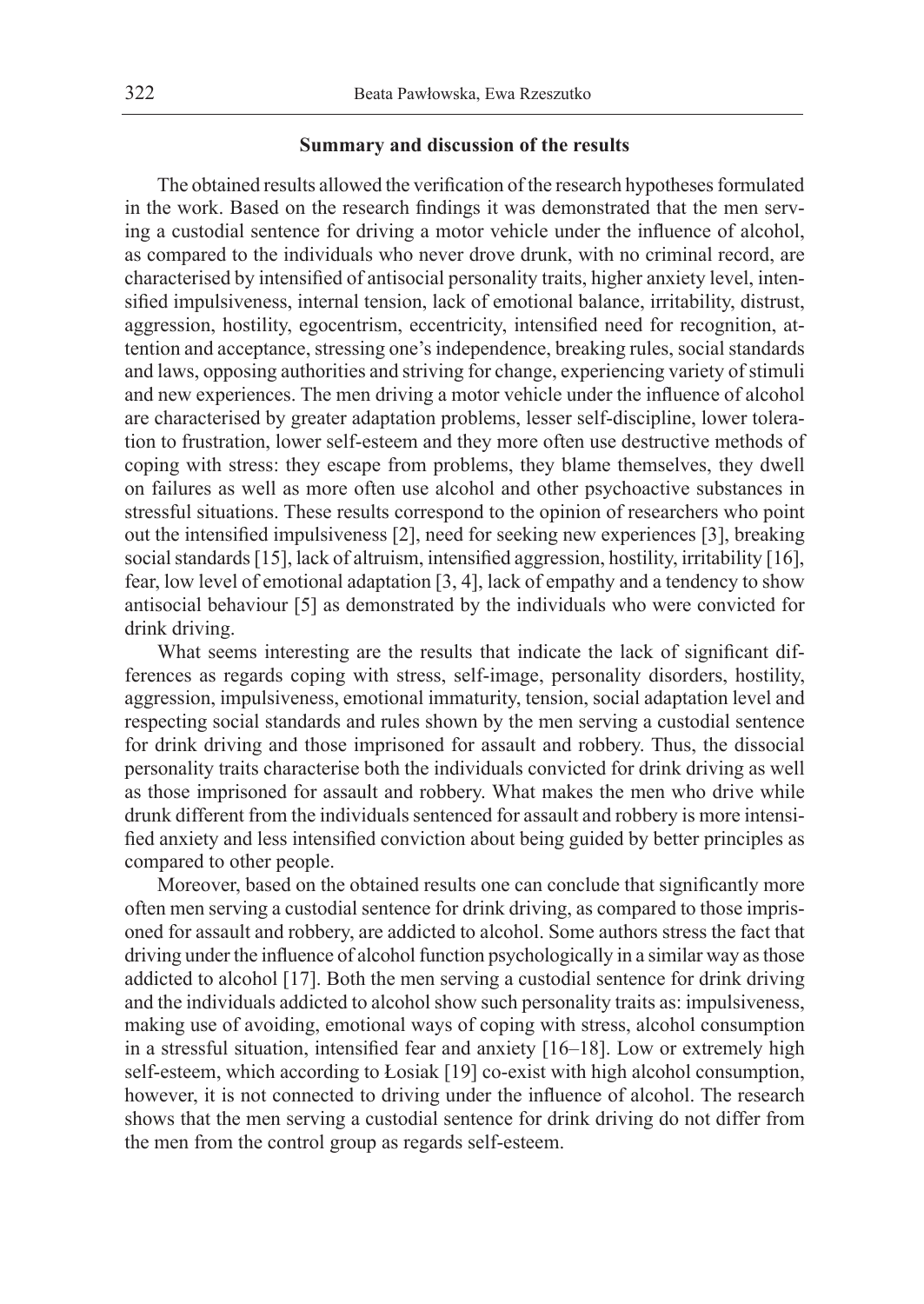Based on the findings a conclusion can be formulated that significantly less individuals convicted for drink driving as compared to the men serving a sentence for assault and robbery carried out self-mutilation (self-harm), attempted suicide and used psychoactive agents.

It should be noted as well that alcohol abuse by a parent and experiencing physical violence from their parents were reported by more men serving a custodial sentence for drink driving and assault and robbery as compared to the men with no criminal record. Some researchers of the subject point out [6] that alcohol misuse by parents can constitute a risk factor of drink driving by both men and women. What is of great significance for the functioning of this group of drivers is the functioning of their parents with parents' alcoholism being inter alia a prognostic factor for the return to such behaviours [16]. At the same time a hypothesis can be formulated that the physical violence, aggression by parents is a factor adding to learning aggressive behaviours by children, their reflection being among others risky driving behaviour.

#### **Conclusions**

- 1. The men serving a custodial sentence for drink driving show intensified traits of dissocial personality, more intensified anxiety, impulsiveness, irritability, distrust, aggression, egocentrism, eccentricity, intensified need for recognition, breaking social standards, experiencing various stimuli, new impressions, greater adaptation difficulties, less self-discipline, lower self-esteem as well as more frequently used destructive, escapist and emotional stress coping strategies as compared to the people with no criminal record, who never drove while drunk.
- 2. As regards the intensity of personality disorders, stress coping strategies and selfimage no significant differences were found between the men serving a custodial sentence for drink driving and those imprisoned for assault and robbery.

#### **References**

- 1. Police Headquarters. Traffic Office, Prevention and Analysis Team. *Wypadki drogowe w Polsce w 2012 roku*. Warsaw 2013; http://dlakierowcow.policja.pl/dk/ statystyka/47493dok.html [retrieved 31.03.2015].
- 2. Jonah BA. *Sensation seeking and risky driving: a review and synthesis of the literature*. Accid. Anal. Prev. 1997; 29(5): 651–665.
- 3. Ulleberg P. *Personality subtypes of young drivers. Relationship to risk-taking preferences, accident involvement, and response to a traffic safety campaign*. Transportation Res. Part F: Traffic Psychol. Behav. 2002; 4(4): 279–297.
- 4. Beirness OJ. *Do we really drive as we live? The role of personality factors in road crashes*. Alcohol Drugs Driv. 1993; 9(3–4): 129–143.
- 5. Nochajski TH, Stasiewicz PR. *Relapse to driving under the influence (DUI): A review*. Clin. Psychol. Rev. 2006; 26(2): 179–195.